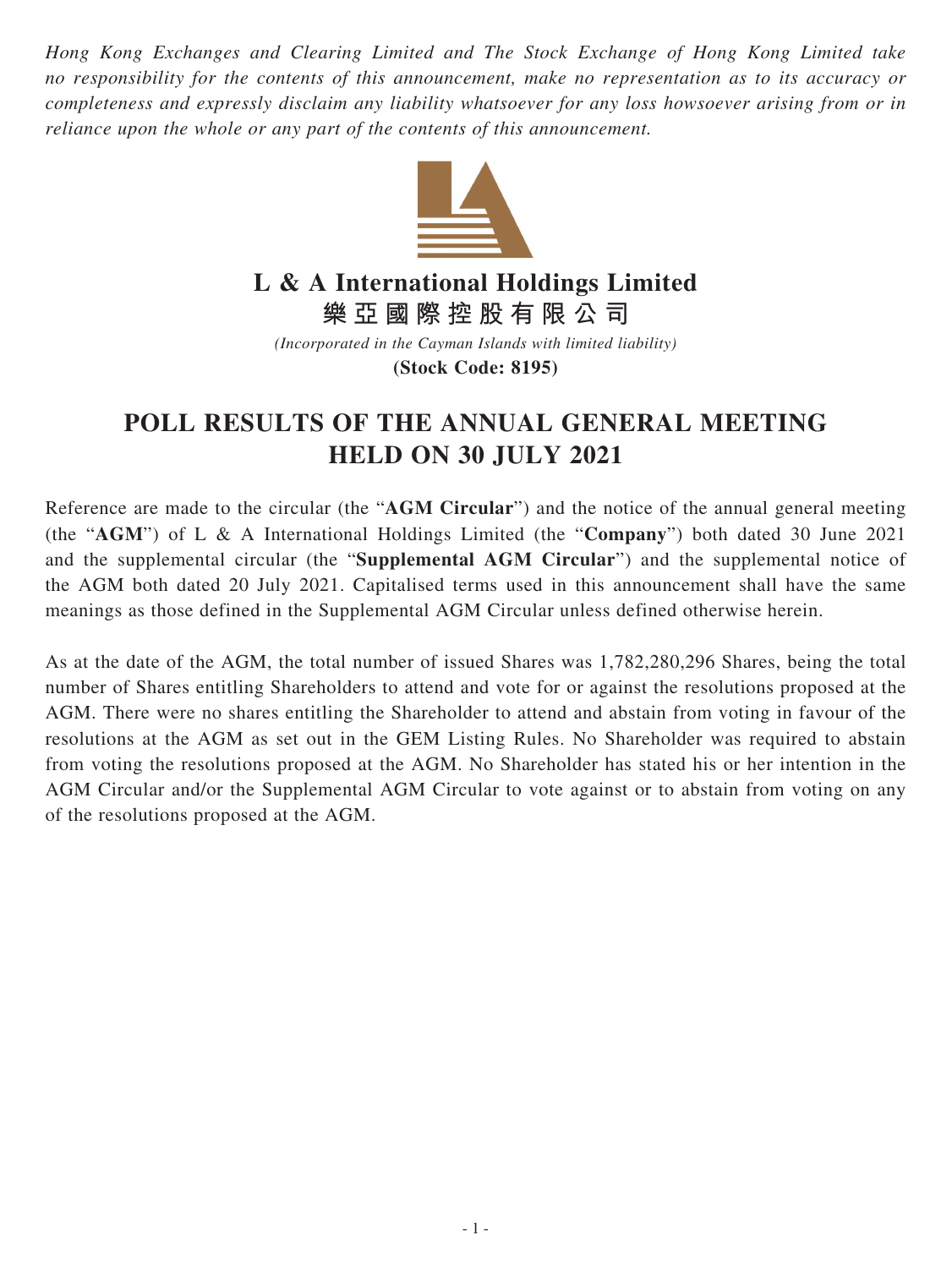The Company's branch share registrar, Union Registrars Limited, was appointed as the scrutineer at the AGM for the purpose of vote-taking. Details of the poll results of the resolutions proposed at the AGM are as follows:

|    | <b>Ordinary Resolutions</b> (Note)                                                                                                                                                                                                         |                                                                             | Number of Shares voted and approximate<br>percentage of total number of Shares voted |                                      |                                             |
|----|--------------------------------------------------------------------------------------------------------------------------------------------------------------------------------------------------------------------------------------------|-----------------------------------------------------------------------------|--------------------------------------------------------------------------------------|--------------------------------------|---------------------------------------------|
|    |                                                                                                                                                                                                                                            |                                                                             | <b>FOR</b>                                                                           | <b>AGAINST</b>                       | <b>Total number</b><br>of Shares<br>voted   |
| 1. | To receive, consider and adopt the audited<br>consolidated financial statements of the Company<br>and the reports of the directors of the Company (the<br>"Directors") and the auditor of the Company for the<br>year ended 31 March 2021. |                                                                             | 262,256,022<br><b>Shares</b><br>$(100.0\%)$                                          | $\theta$<br>Share<br>$(0.0\%)$       | 262,256,022<br><b>Shares</b><br>$(100.0\%)$ |
| 2. | To declare a final dividend for the year ended 31<br>March 2021.                                                                                                                                                                           |                                                                             | 262,256,022<br><b>Shares</b><br>$(100.0\%)$                                          | $\theta$<br>Share<br>$(0.0\%)$       | 262,256,022<br><b>Shares</b><br>$(100.0\%)$ |
| 3. | (a)                                                                                                                                                                                                                                        | To re-elect Mr. Yuen Yu Sum as an executive<br>Director.                    | 262,256,022<br><b>Shares</b><br>$(100.0\%)$                                          | $\theta$<br>Share<br>$(0.0\%)$       | 262,256,022<br><b>Shares</b><br>$(100.0\%)$ |
|    | (b)                                                                                                                                                                                                                                        | To re-elect Mr. Chan Lap Jin Kevin as an<br>executive Director.             | 262,256,022<br><b>Shares</b><br>$(100.0\%)$                                          | $\Omega$<br>Share<br>$(0.0\%)$       | 262,256,022<br><b>Shares</b><br>$(100.0\%)$ |
|    | (c)                                                                                                                                                                                                                                        | To re-elect Mr. Law Wing Chung as a non-<br>executive Director.             | 262,256,022<br><b>Shares</b><br>$(100.0\%)$                                          | $\theta$<br>Share<br>$(0.0\%)$       | 262,256,022<br><b>Shares</b><br>$(100.0\%)$ |
|    | (d)                                                                                                                                                                                                                                        | To re-elect Mr. Chung Kwok Pan as an<br>independent non-executive Director. | 262,256,022<br><b>Shares</b><br>$(100.0\%)$                                          | $\Omega$<br>Share<br>$(0.0\%)$       | 262,256,022<br><b>Shares</b><br>$(100.0\%)$ |
|    | (e)                                                                                                                                                                                                                                        | To authorise the Board to fix the remuneration<br>of the Directors.         | 262,256,022<br><b>Shares</b><br>$(100.0\%)$                                          | $\theta$<br>Share<br>$(0.0\%)$       | 262,256,022<br><b>Shares</b><br>$(100.0\%)$ |
| 4. | To re-appoint MCM (HK) CPA Limited as auditor<br>of the Company and to authorise the Board to fix its<br>remuneration.                                                                                                                     |                                                                             | 262,256,022<br><b>Shares</b><br>$(100.0\%)$                                          | $\overline{0}$<br>Share<br>$(0.0\%)$ | 262,256,022<br><b>Shares</b><br>$(100.0\%)$ |
| 5. | To grant a general mandate to the Directors to allot,<br>issue and deal with additional shares not exceeding<br>20% of the total number of issued shares of the<br>Company as at the date of passing the resolution<br>("Issue Mandate").  |                                                                             | 262,256,022<br><b>Shares</b><br>$(100.0\%)$                                          | $\Omega$<br>Share<br>$(0.0\%)$       | 262,256,022<br><b>Shares</b><br>$(100.0\%)$ |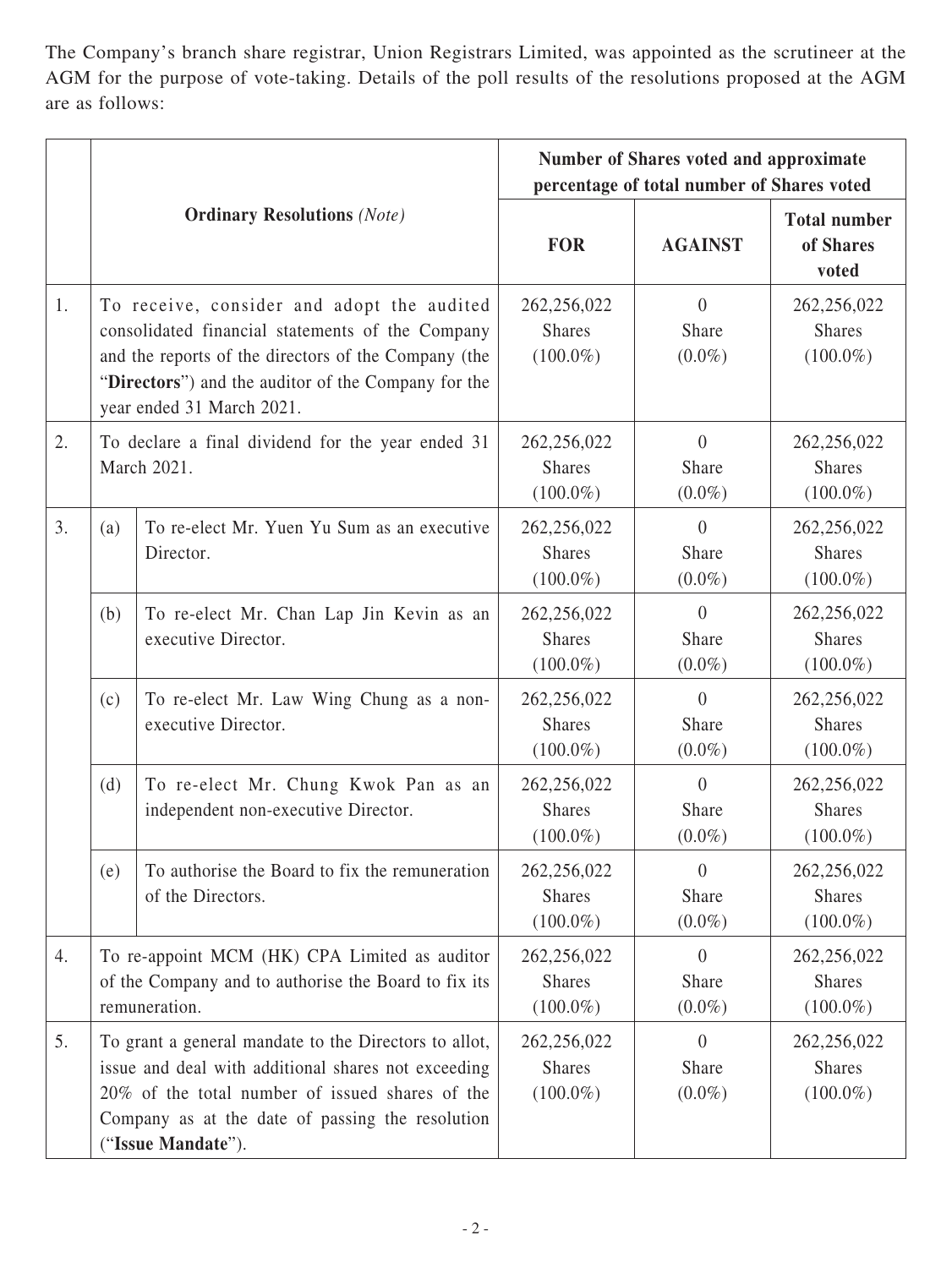|    |                                                                                                                                                                                                                                                    | <b>Number of Shares voted and approximate</b><br>percentage of total number of Shares voted |                                |                                             |
|----|----------------------------------------------------------------------------------------------------------------------------------------------------------------------------------------------------------------------------------------------------|---------------------------------------------------------------------------------------------|--------------------------------|---------------------------------------------|
|    | <b>Ordinary Resolutions (Note)</b>                                                                                                                                                                                                                 | <b>FOR</b>                                                                                  | <b>AGAINST</b>                 | <b>Total number</b><br>of Shares<br>voted   |
| 6. | To grant a general mandate to the Directors to<br>repurchase shares not exceeding 10% of the total<br>number of issued shares of the Company as at<br>the date of passing the resolution ("Repurchase<br>Mandate").                                | 262,256,022<br><b>Shares</b><br>$(100.0\%)$                                                 | $\theta$<br>Share<br>$(0.0\%)$ | 262,256,022<br><b>Shares</b><br>$(100.0\%)$ |
| 7. | To extend, conditional upon the above resolutions<br>no. 5 and 6 being duly passed, the Issue Mandate<br>by adding the number of issued share capital of the<br>Company repurchased under Repurchase Mandate.                                      | 262,256,022<br><b>Shares</b><br>$(100.0\%)$                                                 | $\theta$<br>Share<br>$(0.0\%)$ | 262,256,022<br><b>Shares</b><br>$(100.0\%)$ |
|    |                                                                                                                                                                                                                                                    | <b>Number of Shares voted and approximate</b><br>percentage of total number of Shares voted |                                |                                             |
|    | <b>Special Resolution</b> (Note)                                                                                                                                                                                                                   | <b>FOR</b>                                                                                  | <b>AGAINST</b>                 | <b>Total number</b><br>of Shares<br>voted   |
| 8. | To approve the change of the English name of the<br>Company from "L & A International Holdings<br>Limited" to "Legendary Group Limited" and to<br>change the dual foreign name in Chinese of the<br>Company from "樂亞國際控股有限公司" to "創天<br>傳承集團有限公司". | 262,256,022<br><b>Shares</b><br>$(100.0\%)$                                                 | $\theta$<br>Share<br>$(0.0\%)$ | 262,256,022<br><b>Shares</b><br>$(100.0\%)$ |

*Note:* Please refer to the notice convening the AGM dated 30 June 2021 and supplemental notice of the AGM dated 20 July 2021 for the full text of the resolutions.

As more than 50% of the votes were cast in favour of the resolutions numbered 1 to 7 at the AGM, the resolutions were duly passed as ordinary resolutions of the Company.

As more than 75% of the votes were cast in favour of the resolution numbered 8 at the AGM, the resolution was duly passed as a special resolution of the Company.

> By order of the Board **L & A International Holdings Limited Yuen Yu Sum** *Chairman and executive Director*

Hong Kong, 30 July 2021